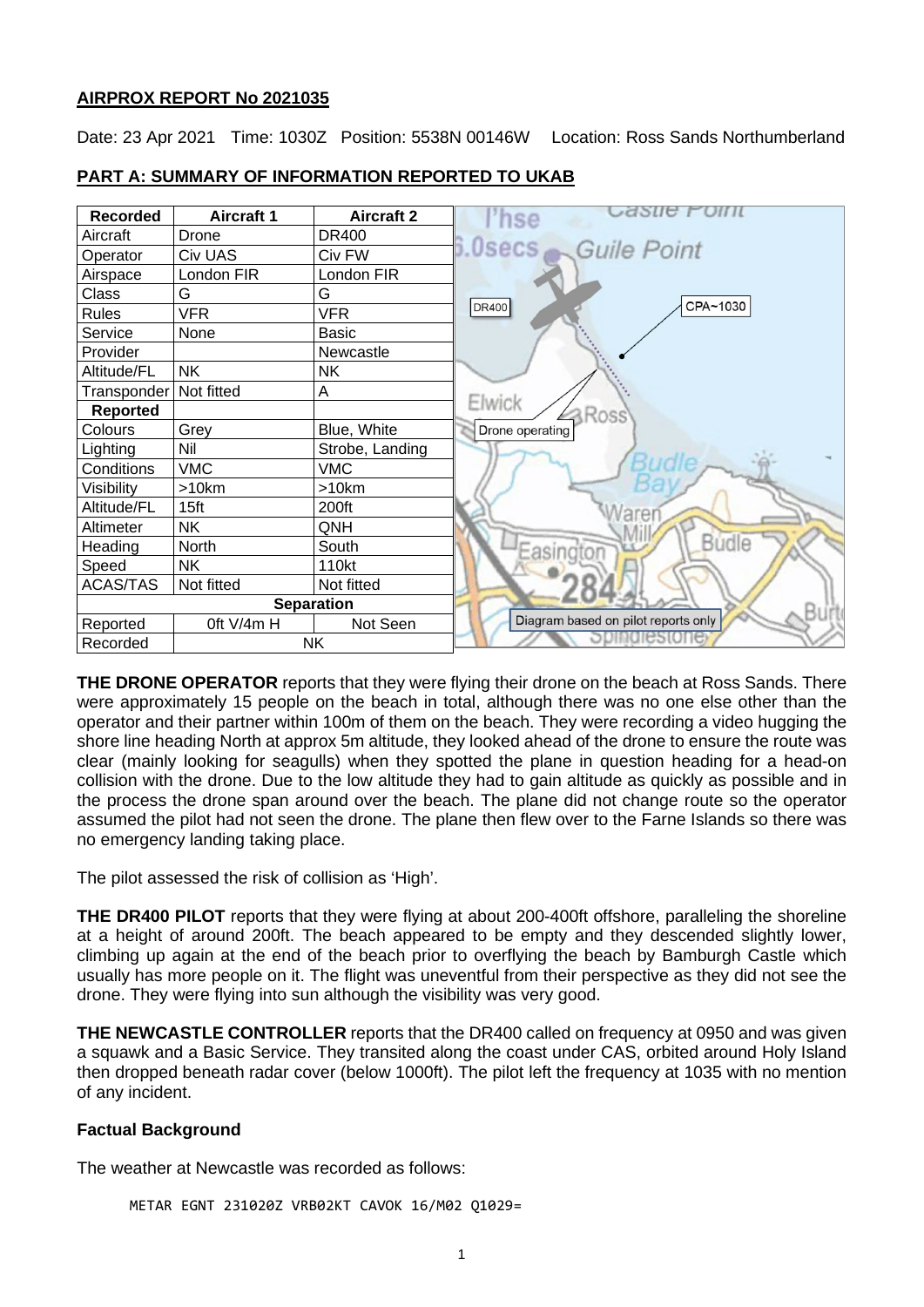## **Analysis and Investigation**

#### **UKAB Secretariat**

General (SERA.5005(f)(2)) – Day VFR Flights a) The Civil Aviation Authority (CAA) permits, under SERA.5005(f), an aircraft conducting day VFR flight elsewhere than over the congested areas of cities, towns or settlements or over an open-air assembly of persons, to be flown at a height of: i) less than 500 ft above the ground or water; or ii) less than 500 ft above the highest obstacle within a radius of 150 m from the aircraft, subject to the condition in subparagraph (b). b) The aircraft must not be flown closer than 500 ft to any person, vessel, vehicle or structure except with the permission of the CAA[1](#page-1-0) .

The drone and DR400 pilots shared an equal responsibility for collision avoidance and not to operate in such proximity to other aircraft as to create a collision hazard. [2](#page-1-1) During the flight, the remote pilot shall keep the unmanned aircraft in VLOS and maintain a thorough visual scan of the airspace surrounding the unmanned aircraft in order to avoid any risk of collision with any manned aircraft. The remote pilot shall discontinue the flight if the operation poses a risk to other aircraft, people, animals, environment or property.[3](#page-1-2)

#### **Summary**

An Airprox was reported when a drone and a DR400 flew into proximity at Ross Sands at around 1030Z on Friday 23<sup>rd</sup> April 2021. Both pilots were operating under VFR in VMC, the drone pilot was not in receipt of an ATS and the DR400 pilot was in receipt of a Basic Service from Newcastle.

## **PART B: SUMMARY OF THE BOARD'S DISCUSSIONS**

Information available consisted of reports from both pilots and a report from the air traffic controller involved. Relevant contributory factors mentioned during the Board's discussions are highlighted within the text in bold, with the numbers referring to the Contributory Factors table displayed in Part C.

Due to the exceptional circumstances presented by the coronavirus pandemic, this incident was assessed as part of a 'virtual' UK Airprox Board meeting where members provided a combination of written contributions and dial-in/VTC comments.

The Board first discussed the actions of the drone operator, they were operating on the beach, under VLOS<sup>4</sup> conditions and, without any EWS, had no prior situational awareness that the DR400 was approaching (**CF4**). Under regulations for drone operators, it was for them to avoid any piloted aircraft if there was considered to be a conflict, and fortunately in this case the operator managed to see the DR400 with sufficient time to take avoiding action, ensuring that the see-and-avoid barrier worked.

Turning to the DR400 pilot, they had been receiving a Basic Service from Newcastle, but were operating below the radar coverage and so the controller was not in a position to be able to provide any Traffic Information, and did not know about the drone operating over the beach anyway (**CF1**). The Board noted that the pilot's report and the drone operator's account differed in the height estimation. By his own admission the DR400 pilot was operating below 500ft and although this was permitted provided that the aircraft was not within 500ft of any people on the beach, it was likely that the DR400 was closer to the beach than the pilot estimated and therefore closer to the drone operator (**CF2**). No doubt the pilot was not expecting there to be drone activity on the beach, and they reported believing the beach to be empty, still members cautioned against planning to fly low over areas such as beaches for precisely that reason (**CF3**). Whilst it may have been advisable to fly further out over the sea to ensure a safe separation on this occasion, members cautioned that they had received Airprox between drones and aircraft over the sea and noted that pilots should now factor drones into their planning when

<span id="page-1-0"></span><sup>1</sup> ORS4 No1479

<span id="page-1-1"></span><sup>2</sup> (UK) SERA.3205 Proximity.

<span id="page-1-2"></span><sup>&</sup>lt;sup>3</sup> EASA Part UAS.OPEN.060 Responsibilities of the remote pilot (2)(b).

<span id="page-1-3"></span><sup>4</sup> Visual line of sight.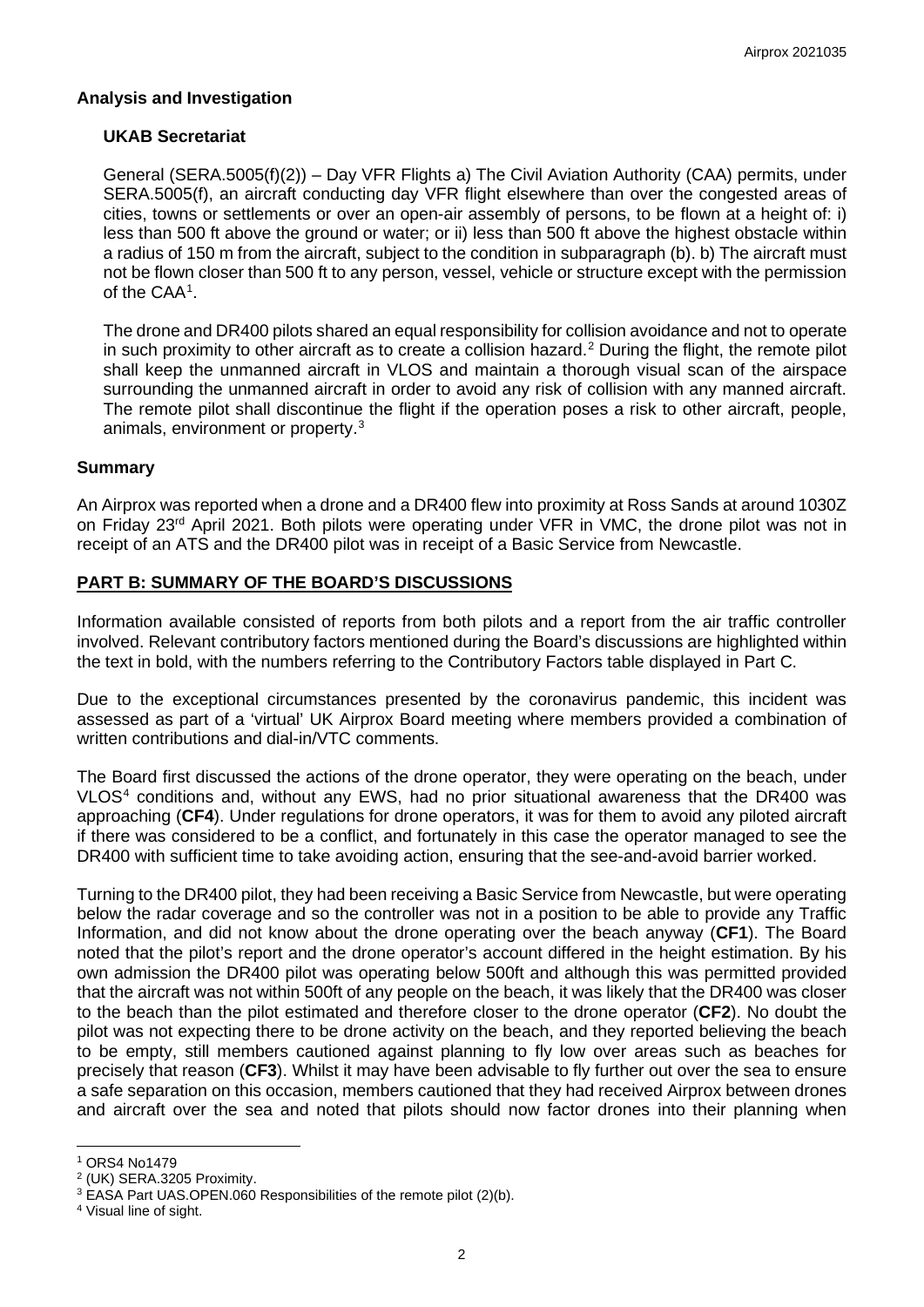intending to fly at lower altitudes over the coast. The drone operator was entitled to fly along the beach but the DR400 pilot had no situational awareness that it was there (**CF4)** and furthermore did not see it (**CF5**), fortunately the drone operator was able to take avoiding action.

The Board then discussed at length the risk of collision for this event. Some members opined that the drone operator managed to take avoiding action to remove the drone from the path of the DR400 and that although safety had been degraded, the timely action meant there had been no risk of collision. Others thought that by needing to climb the drone and in spinning it to do so, the hurried nature of the avoiding action described a situation that contained some element of risk. In the end the latter view prevailed and the Board agreed that safety had been much reduced; Risk Category B (**CF6**).

# **PART C: ASSESSMENT OF CONTRIBUTORY FACTORS AND RISK**

Contributory Factors:

|                | 2021035                 |                                                                       |                                                                                                                                |                                                                               |  |  |  |  |  |  |  |  |
|----------------|-------------------------|-----------------------------------------------------------------------|--------------------------------------------------------------------------------------------------------------------------------|-------------------------------------------------------------------------------|--|--|--|--|--|--|--|--|
| <b>CF</b>      | <b>Factor</b>           | <b>Description</b>                                                    | <b>ECCAIRS Amplification</b>                                                                                                   | <b>UKAB Amplification</b>                                                     |  |  |  |  |  |  |  |  |
|                |                         | <b>Ground Elements</b>                                                |                                                                                                                                |                                                                               |  |  |  |  |  |  |  |  |
|                |                         | • Situational Awareness and Action                                    |                                                                                                                                |                                                                               |  |  |  |  |  |  |  |  |
| $\mathbf{1}$   | Contextual              | ANS<br>Flight<br>Information<br>Provision                             | Provision of ANS flight information                                                                                            | The ATCO/FISO was not required to<br>monitor the flight under a Basic Service |  |  |  |  |  |  |  |  |
|                | <b>Flight Elements</b>  |                                                                       |                                                                                                                                |                                                                               |  |  |  |  |  |  |  |  |
|                |                         | <b>• Regulations, Processes, Procedures and Compliance</b>            |                                                                                                                                |                                                                               |  |  |  |  |  |  |  |  |
| $\overline{2}$ | Human<br><b>Factors</b> | • Use of policy/Procedures                                            | Events involving the use of the<br>relevant policy or procedures by<br>flight crew                                             | Regulations and/or procedures not<br>complied with                            |  |  |  |  |  |  |  |  |
|                |                         | <b>. Tactical Planning and Execution</b>                              |                                                                                                                                |                                                                               |  |  |  |  |  |  |  |  |
| 3              | Human<br><b>Factors</b> | • Action Performed Incorrectly                                        | Events involving flight crew<br>performing the selected action<br>incorrectly                                                  | Incorrect or ineffective execution                                            |  |  |  |  |  |  |  |  |
|                |                         | <b>• Situational Awareness of the Conflicting Aircraft and Action</b> |                                                                                                                                |                                                                               |  |  |  |  |  |  |  |  |
| 4              | Contextual              | • Situational Awareness and<br><b>Sensory Events</b>                  | Events involving a flight crew's<br>awareness and perception of<br>situations                                                  | Pilot had no, late or only generic,<br><b>Situational Awareness</b>           |  |  |  |  |  |  |  |  |
|                | • See and Avoid         |                                                                       |                                                                                                                                |                                                                               |  |  |  |  |  |  |  |  |
| 5              | Human<br>Factors        | • Monitoring of Other Aircraft                                        | Events involving flight crew not fully<br>monitoring another aircraft                                                          | Non-sighting or effectively a non-<br>sighting by one or both pilots          |  |  |  |  |  |  |  |  |
|                |                         | • Outcome Events                                                      |                                                                                                                                |                                                                               |  |  |  |  |  |  |  |  |
| 6              | Contextual              | • Near Airborne Collision with<br>Aircraft                            | An event involving a near collision<br>by an aircraft with an aircraft,<br>balloon, dirigible or other piloted<br>air vehicles |                                                                               |  |  |  |  |  |  |  |  |

## Degree of Risk: B.

## Safety Barrier Assessment<sup>[5](#page-2-0)</sup>

<span id="page-2-0"></span><sup>&</sup>lt;sup>5</sup> The UK Airprox Board scheme for assessing the Availability, Functionality and Effectiveness of safety barriers can be found on the [UKAB Website.](http://www.airproxboard.org.uk/Learn-more/Airprox-Barrier-Assessment/)